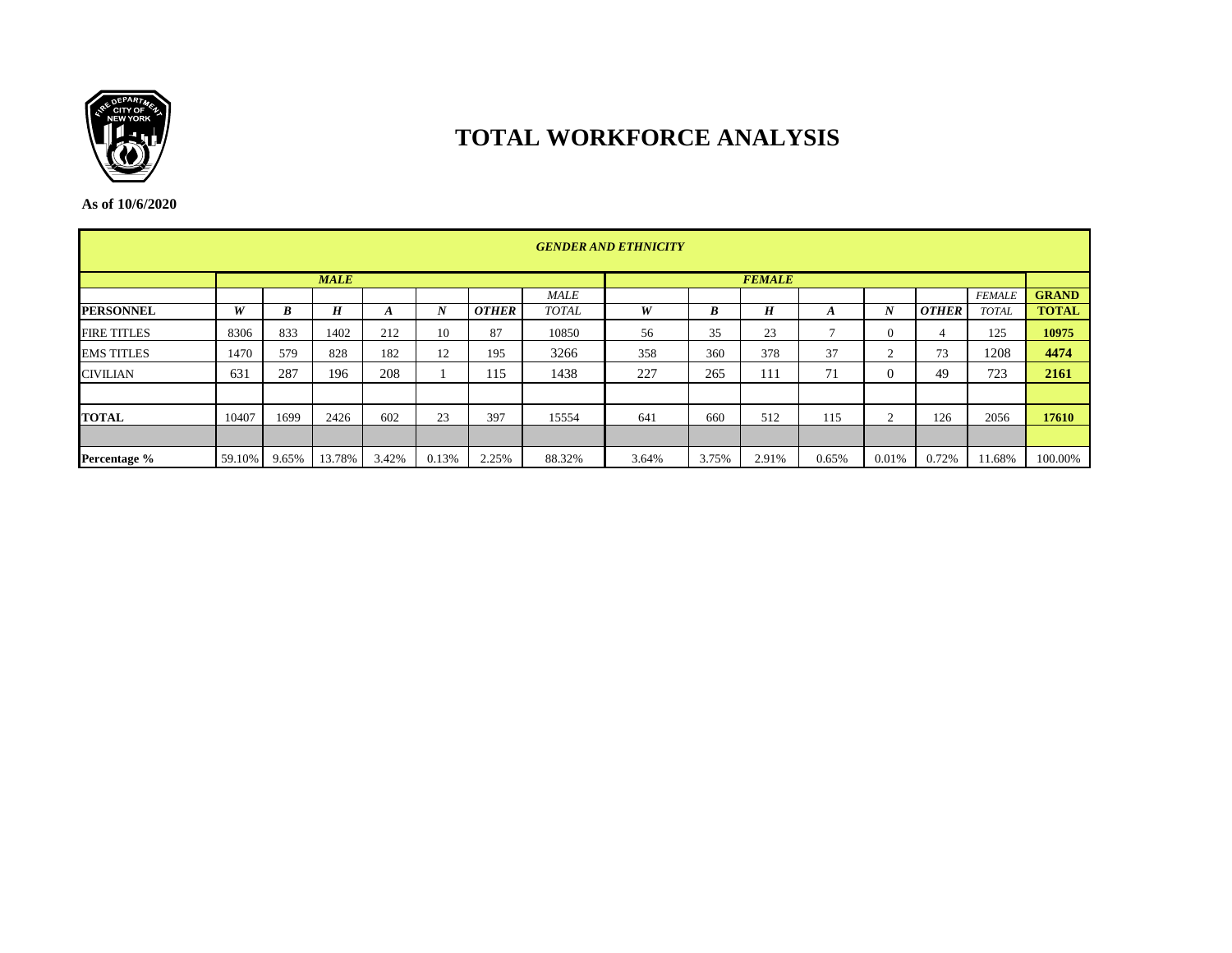

# **EMS WORKFORCE ANALYSIS**

### **As of today: 10/6/2020**

| <b>GENDER AND ETHNICITY</b> |          |                  |                |                  |                  |                |                             |                |                  |          |                  |                  |                |                               |                              |  |  |
|-----------------------------|----------|------------------|----------------|------------------|------------------|----------------|-----------------------------|----------------|------------------|----------|------------------|------------------|----------------|-------------------------------|------------------------------|--|--|
| <b>EMS WORKFORCE</b>        |          |                  | <b>MALE</b>    |                  |                  |                |                             | <b>FEMALE</b>  |                  |          |                  |                  |                |                               |                              |  |  |
| <b>RANK</b>                 | W        | $\boldsymbol{B}$ | H              | $\boldsymbol{A}$ | $\boldsymbol{N}$ | <b>OTHER</b>   | <b>MALE</b><br><b>TOTAL</b> | W              | $\boldsymbol{B}$ | H        | $\boldsymbol{A}$ | $\boldsymbol{N}$ | <b>OTHER</b>   | <b>FEMALE</b><br><b>TOTAL</b> | <b>GRAND</b><br><b>TOTAL</b> |  |  |
| <b>CHIEF of EMS</b>         | $\Omega$ | $\overline{0}$   | $\Omega$       | $\mathbf{0}$     | $\mathbf{0}$     | $\overline{0}$ | $\overline{0}$              | $\Omega$       | $\Omega$         |          | $\Omega$         | $\overline{0}$   | $\overline{0}$ |                               |                              |  |  |
| <b>ASSISTANT CHIEF</b>      |          | $\theta$         |                | $\mathbf{0}$     | $\mathbf{0}$     | $\overline{0}$ | 2                           | $\Omega$       | $\Omega$         | 0        | $\Omega$         | $\theta$         | $\Omega$       | $\overline{0}$                | $\overline{2}$               |  |  |
| DEPUTY ASSISTANT CHIEF      | 2        |                  | 2              | $\mathbf{0}$     | $\mathbf{0}$     | $\overline{0}$ | 5                           | 2              | $\overline{0}$   | $\Omega$ | $\overline{0}$   | $\overline{0}$   | $\overline{0}$ | 2                             | 7                            |  |  |
| <b>DIVISION CHIEF</b>       | 10       |                  | $\Omega$       | $\Omega$         | $\mathbf{0}$     | $\overline{0}$ | 11                          | 5              | $\Omega$         |          | $\Omega$         | $\Omega$         | $\Omega$       | 6                             | 17                           |  |  |
| <b>DEPUTY CHIEF</b>         | 14       | 2                | $\overline{4}$ | $\overline{2}$   | $\Omega$         | $\Omega$       | 22                          | $\overline{4}$ | $\overline{2}$   | $\Omega$ | $\Omega$         | $\Omega$         | $\Omega$       | 6                             | 28                           |  |  |
| <b>CAPTAIN</b>              | 35       | 6                | 15             | 5                | $\mathbf{0}$     | $\overline{0}$ | 61                          | 8              | 8                | $\tau$   | $\Omega$         | $\Omega$         | $\Omega$       | 23                            | 84                           |  |  |
| <b>LIEUTENANT</b>           | 183      | 48               | 75             | 23               | $\Omega$         |                | 330                         | 51             | 35               | 20       | 6                | $\Omega$         | $\Omega$       | 112                           | 442                          |  |  |
| <b>PARAMEDIC</b>            | 272      | 103              | 174            | 61               | 3                | 23             | 636                         | 81             | 56               | 95       | 13               | $\Omega$         | 12             | 257                           | 893                          |  |  |
| <b>EMT</b>                  | 911      | 397              | 544            | 88               | 6                | 124            | 2070                        | 205            | 246              | 250      | 17               | 2                | 55             | 775                           | 2845                         |  |  |
| <b>EMS TRAINEE</b>          | 42       | 21               | 13             | 3                | 3                | 47             | 129                         | $\overline{2}$ | 13               | 4        |                  | $\overline{0}$   | 6              | 26                            | 155                          |  |  |
| <b>TOTAL</b>                | 1470     | 579              | 828            | 182              | 12               | 195            | 3266                        | 358            | 360              | 378      | 37               | 2                | 73             | 1208                          | 4474                         |  |  |
|                             |          |                  |                |                  |                  |                |                             |                |                  |          |                  |                  |                |                               |                              |  |  |
| Percentage %                | 45.01%   | $17.73\%$        | 25.35%         | 5.57%            | 0.37%            | 5.97%          | 73.00%                      | 29.64%         | 29.80%           | 31.29%   | 3.06%            | 0.17%            | 6.04%          | 27.00%                        | 100.00%                      |  |  |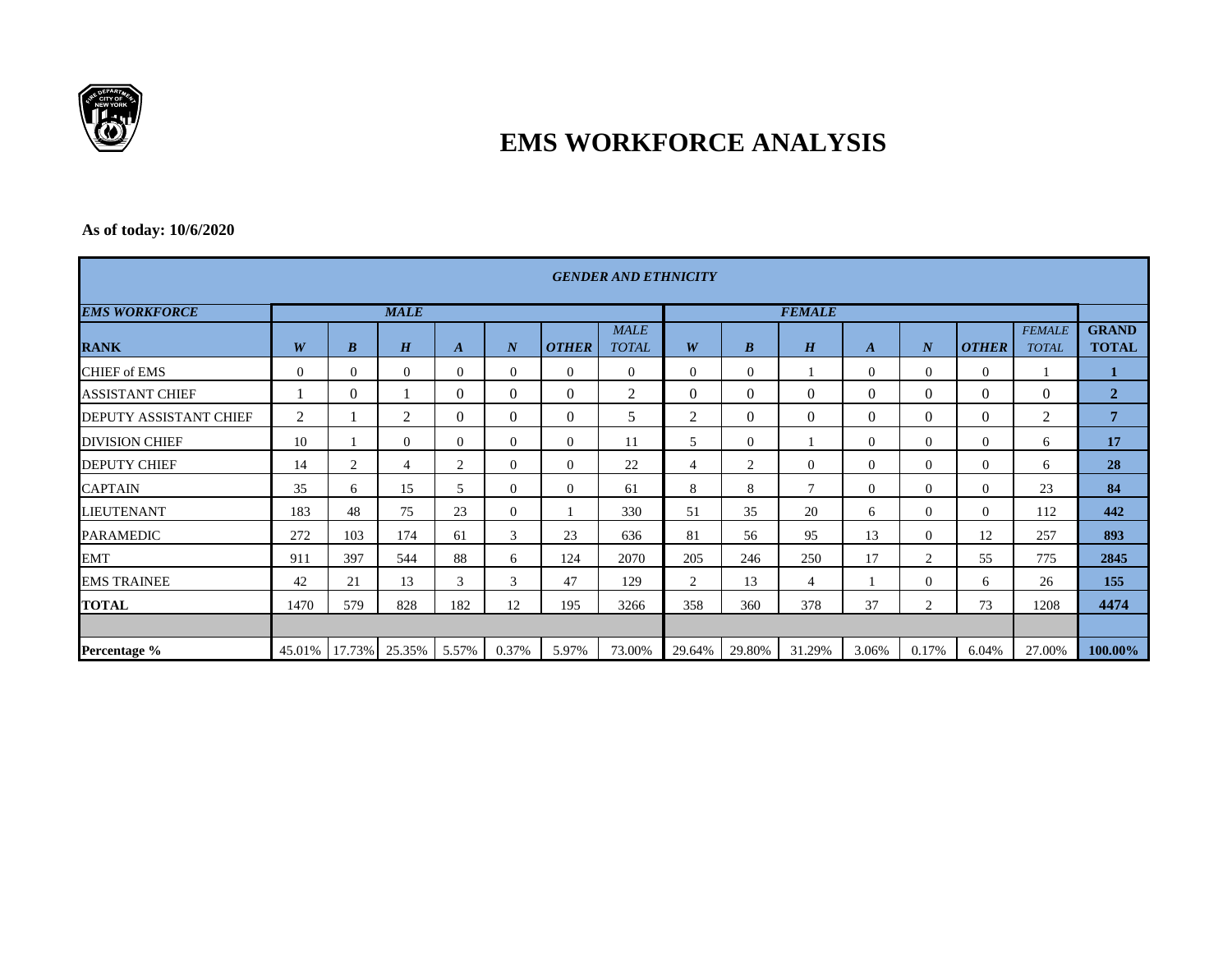

## **FIRE WORKFORCE ANALYSIS**

#### **As of today: 10/6/2020**

|                                 |                |                |                |                |                |                                |                |                             | <b>GENDER AND ETHNICITY</b> |                |                |                |                |                  |                          |                               |                              |  |
|---------------------------------|----------------|----------------|----------------|----------------|----------------|--------------------------------|----------------|-----------------------------|-----------------------------|----------------|----------------|----------------|----------------|------------------|--------------------------|-------------------------------|------------------------------|--|
| <b>FIRE WORKFORCE</b>           |                |                |                | <b>MALE</b>    |                |                                |                |                             | <b>FEMALE</b>               |                |                |                |                |                  |                          |                               |                              |  |
| <b>RANK</b>                     | W              | B              | H              | A              | N              | <b>UNKNOWN</b><br><b>OTHER</b> | TTI.<br>Min    | <b>MALE</b><br><b>TOTAL</b> | W                           | B              | $\bf H$        | A              | N              | <b>OTHER</b>     | <b>TTL Min</b><br>Female | <b>FEMALE</b><br><b>TOTAL</b> | <b>GRAND</b><br><b>TOTAL</b> |  |
| <b>CHIEF OF DEPARTMENT</b>      |                | $\theta$       | $\overline{0}$ | $\Omega$       | $\Omega$       | $\mathbf{0}$                   | $\overline{0}$ |                             | $\overline{0}$              | $\Omega$       | $\Omega$       | $\Omega$       | $\Omega$       | $\overline{0}$   | $\Omega$                 | $\overline{0}$                | 1                            |  |
| <b>ASSISTANT CHIEF</b>          | 10             | $\theta$       | $\overline{0}$ | $\Omega$       | $\Omega$       | $\overline{0}$                 | $\Omega$       | 10                          | $\mathbf{0}$                | $\Omega$       | $\Omega$       | $\Omega$       | $\theta$       | $\theta$         | $\Omega$                 | $\overline{0}$                | <b>10</b>                    |  |
| DEPUTY ASST. CHIEF              | $\mathbf{Q}$   | $\theta$       | $\overline{0}$ | $\Omega$       | $\Omega$       | $\Omega$                       | $\overline{0}$ | $\mathbf Q$                 | $\mathbf{0}$                | $\Omega$       | $\Omega$       | $\Omega$       | $\Omega$       | $\mathbf{0}$     | $\Omega$                 | $\Omega$                      | 9 <sup>°</sup>               |  |
| <b>DEPUTY CHIEF</b>             | 71             |                |                | $\overline{0}$ | $\overline{0}$ | $\overline{0}$                 | 2              | 73                          | $\overline{0}$              | $\overline{0}$ | $\overline{0}$ | $\overline{0}$ | $\overline{0}$ | $\overline{0}$   | $\mathcal{D}$            | $\overline{0}$                | 73                           |  |
| <b>BATTALION CHIEF</b>          | 349            |                | 5              | $\Omega$       | $\Omega$       | $\mathbf{0}$                   | 6              | 355                         |                             | $\Omega$       | $\Omega$       | $\Omega$       | $\Omega$       | $\overline{0}$   | $\overline{0}$           |                               | 356                          |  |
| <b>CAPTAIN</b>                  | 565            | $\overline{7}$ | 23             | $\overline{4}$ |                | $\overline{0}$                 | 35             | 600                         |                             | $\Omega$       | $\Omega$       | $\Omega$       | $\theta$       | $\overline{0}$   | $\overline{0}$           |                               | 601                          |  |
| <b>LIEUTENANT</b>               | 1350           | 42             | 108            | $\mathbf{Q}$   | $\Omega$       | $\theta$                       | 159            | 1509                        | 5                           |                | $\Omega$       |                | $\Omega$       | $\overline{0}$   | 2                        | $\overline{7}$                | 1516                         |  |
| <b>FIREFIGHTER</b>              | 5767           | 774            | 1250           | 191            | 9              | 86                             | 2310           | 8077                        | 44                          | 32             | 21             | 3              | $\Omega$       | $\overline{4}$   | 60                       | 104                           | 8181                         |  |
| <b>CHIEF FIRE MARSHAL</b>       |                | $\overline{0}$ | $\overline{0}$ | $\Omega$       | $\Omega$       | $\overline{0}$                 | $\overline{0}$ |                             | $\boldsymbol{0}$            | $\Omega$       | $\Omega$       | $\Omega$       | $\Omega$       | $\mathbf{0}$     | $\Omega$                 | $\overline{0}$                | 1                            |  |
| <b>ASST. CHIEF FIRE MARSHAL</b> |                | $\Omega$       | $\overline{0}$ | $\Omega$       | $\Omega$       | $\overline{0}$                 | $\overline{0}$ |                             | $\overline{0}$              | $\Omega$       | $\Omega$       | $\Omega$       | $\Omega$       | $\Omega$         | $\overline{0}$           | $\overline{0}$                | $\mathbf{1}$                 |  |
| SUPV. FIRE MARSHAL              | 29             | $\overline{2}$ | $\overline{2}$ | $\theta$       | $\Omega$       | $\theta$                       | $\overline{4}$ | 33                          | $\theta$                    | $\Omega$       | $\Omega$       | $\Omega$       | $\Omega$       | $\theta$         | $\Omega$                 | $\Omega$                      | 33                           |  |
| <b>FIRE MARSHAL</b>             | 105            | 5              | 13             | 3              | $\Omega$       | $\overline{0}$                 | 21             | 126                         | $\mathbf{1}$                |                | $\Omega$       | $\Omega$       | $\Omega$       | $\overline{0}$   |                          | $\overline{2}$                | 128                          |  |
| <b>PILOT</b>                    | 10             | $\Omega$       | $\overline{0}$ | $\overline{0}$ | $\Omega$       | $\overline{0}$                 | $\overline{0}$ | 10                          | $\overline{0}$              | $\Omega$       | $\Omega$       | $\Omega$       | $\overline{0}$ | $\overline{0}$   | $\overline{0}$           | $\overline{0}$                | <b>10</b>                    |  |
| <b>MARINE ENGINEER</b>          | 19             |                | $\Omega$       | $\Omega$       | $\Omega$       | $\overline{0}$                 |                | 20                          | $\overline{0}$              | $\Omega$       | $\Omega$       | $\Omega$       | $\Omega$       | $\overline{0}$   | $\Omega$                 | $\Omega$                      | <b>20</b>                    |  |
| <b>WIPER</b>                    | 10             | $\theta$       | $\overline{0}$ | $\Omega$       | $\Omega$       | $\theta$                       | $\Omega$       | 10                          | $\mathbf{0}$                | $\Omega$       | $\Omega$       | $\Omega$       | $\Omega$       | $\overline{0}$   | $\Omega$                 | $\overline{0}$                | <b>10</b>                    |  |
| CHIEF MEDICAL OFFICER           | $\overline{0}$ | $\Omega$       | $\overline{0}$ | $\Omega$       | $\Omega$       | $\theta$                       | $\Omega$       | $\Omega$                    | $\overline{0}$              | $\Omega$       | $\Omega$       | $\Omega$       | $\Omega$       | $\overline{0}$   | $\Omega$                 | $\Omega$                      | $\mathbf{0}$                 |  |
| DEPUTY CHIEF MEDICAL OFFICER    | $\overline{0}$ | $\Omega$       | $\overline{0}$ | $\Omega$       | $\Omega$       | $\theta$                       | $\theta$       | $\Omega$                    | $\overline{0}$              | $\Omega$       | $\Omega$       | $\Omega$       | $\Omega$       | $\overline{0}$   | $\overline{0}$           | $\overline{0}$                | $\mathbf{0}$                 |  |
| <b>MEDICAL OFFICER</b>          | 8              | $\mathbf{0}$   | $\overline{0}$ | $\overline{4}$ | $\Omega$       |                                | 5              | 13                          | 3                           | $\Omega$       | 2              | 3              | $\Omega$       | $\boldsymbol{0}$ | 5                        | 8                             | 21                           |  |
| MEDICAL OFFICER MANAGER         |                | $\Omega$       | $\overline{0}$ |                | $\theta$       | $\mathbf{0}$                   |                | $\overline{c}$              |                             |                | $\Omega$       | $\Omega$       | $\Omega$       | $\overline{0}$   |                          | $\overline{2}$                | $\overline{4}$               |  |
| <b>CHIEF OF STAFF</b>           | $\Omega$       | $\theta$       | $\Omega$       | $\Omega$       | $\Omega$       | $\theta$                       | $\Omega$       | $\Omega$                    | $\theta$                    | $\Omega$       | $\Omega$       | $\Omega$       | $\theta$       | $\Omega$         | $\Omega$                 | $\Omega$                      | $\mathbf{0}$                 |  |
| <b>TOTAL</b>                    | 8306           | 833            | 1402           | 212            | 10             | 87                             | 2544           | 10850                       | 56                          | 35             | 23             |                | $\Omega$       | $\overline{4}$   | 69                       | 125                           | 10975                        |  |
| Percentage %                    | 75.68%         | 7.59%          | 12.77%         | 1.939          | 0.09%          | 0.79%                          | 23.18%         | 98.86%                      | 0.51%                       | 0.32%          | 0.21%          | 0.06%          | 0.00%          | 0.04%            | 0.63%                    | 1.14%                         | 100.00%                      |  |
|                                 |                |                |                |                |                |                                |                |                             |                             |                |                |                |                |                  |                          |                               |                              |  |